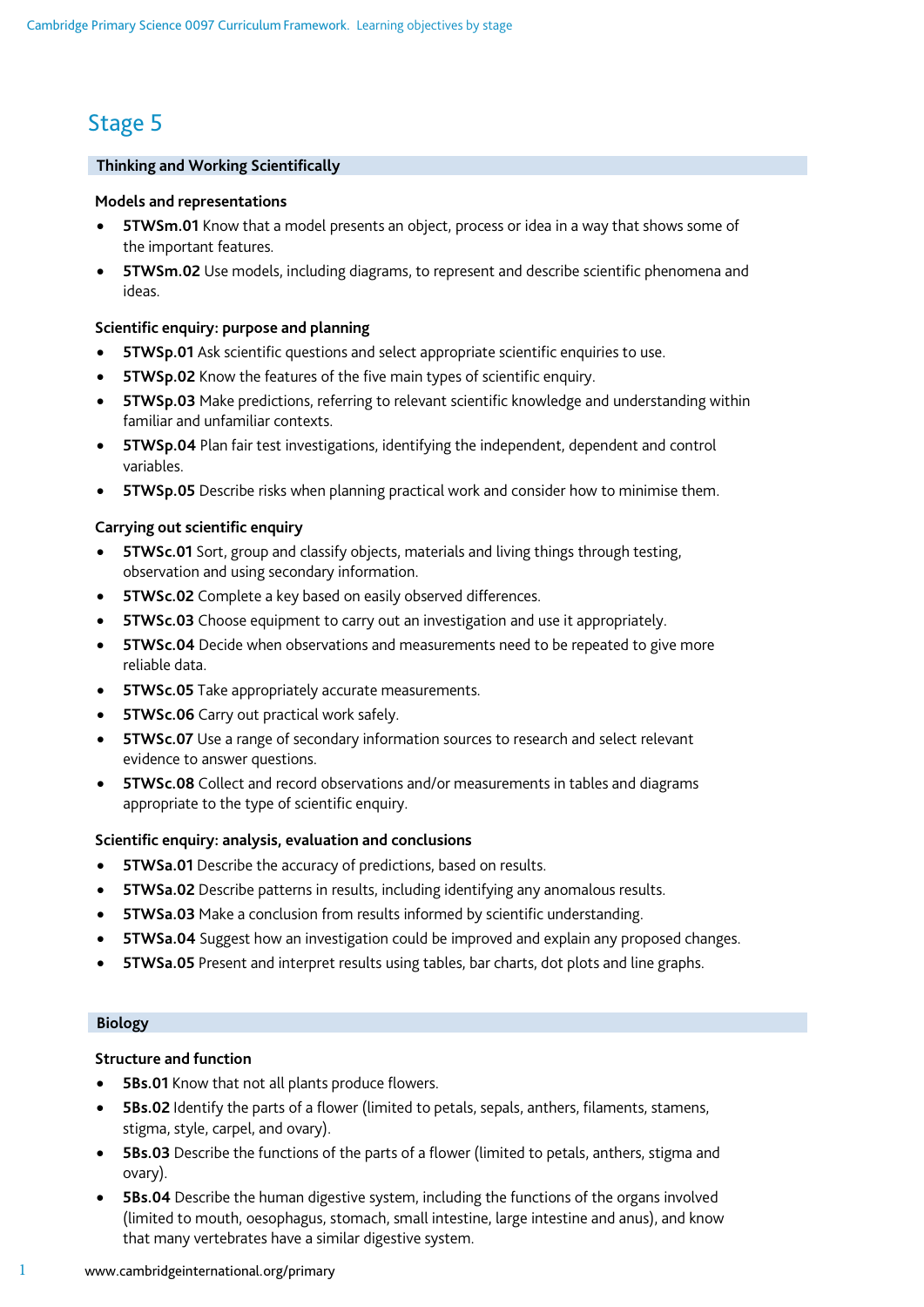## **Life processes**

- **5Bp.01** Know that animals, including humans, need an adequate, balanced diet in order to be healthy.
- **5Bp.02** Know the stages in the life cycle of a flowering plant.
- **5Bp.03** Describe how flowering plants reproduce by pollination, fruit and seed production, and seed dispersal.
- **5Bp.04** Describe seed germination and know that seeds, in general, require water and an appropriate temperature to germinate.

## **Ecosystems**

- **5Be.01** Describe how plants and animals are adapted to environments that are hot, cold, wet and/or dry.
- **5Be.02** Describe how flowering plants are adapted to attract pollinators and promote seed dispersal.
- **5Be.03** Describe the common adaptations of predator and prey animals.

#### **Chemistry**

## **Materials and their structure**

- **5Cm.01** Use the particle model to describe solid, liquids (including solutions) and gases.
- **5Cm.02** Understand that substances can be gaseous and know the common gases at room temperature (limited to oxygen, carbon dioxide, water (vapour), nitrogen and hydrogen).

## **Properties of materials**

- **5Cp.01** Know that the ability of a solid to dissolve and the ability of a liquid to act as a solvent are properties of the solid and liquid.
- **5Cp.02** Know the main properties of water (limited to boiling point, melting point, expands when it solidifies, and its ability to dissolve a range of substances) and know that water acts differently from many other substances.

# **Changes to materials**

- **5Cc.01** Describe the processes of evaporation and condensation, using the particle model and relating the processes to changes in temperature.
- **5Cc.02** Understand that dissolving is a reversible process and investigate how to separate the solvent and solute after a solution is formed.
- **5Cc.03** Investigate and describe the process of dissolving, and relate it to mixing.

#### **Physics**

#### **Forces and energy**

- **5Pf.01** Identify a range of forces (limited to gravity, applied forces, normal forces, upthrust, friction, air resistance and water resistance).
- **5Pf.02** Know that an object may have multiple forces acting upon it, even when at rest.
- **5Pf.03** Use force diagrams to show the name and direction of forces acting on an object.

# **Light and sound**

- **5Ps.01** Investigate how sounds are made by vibrating sources.
- **5Ps.02** Describe sounds in terms of high or low pitch and loud or quiet volume.
- **5Ps.03** Investigate how to change the volume and pitch of sounds.